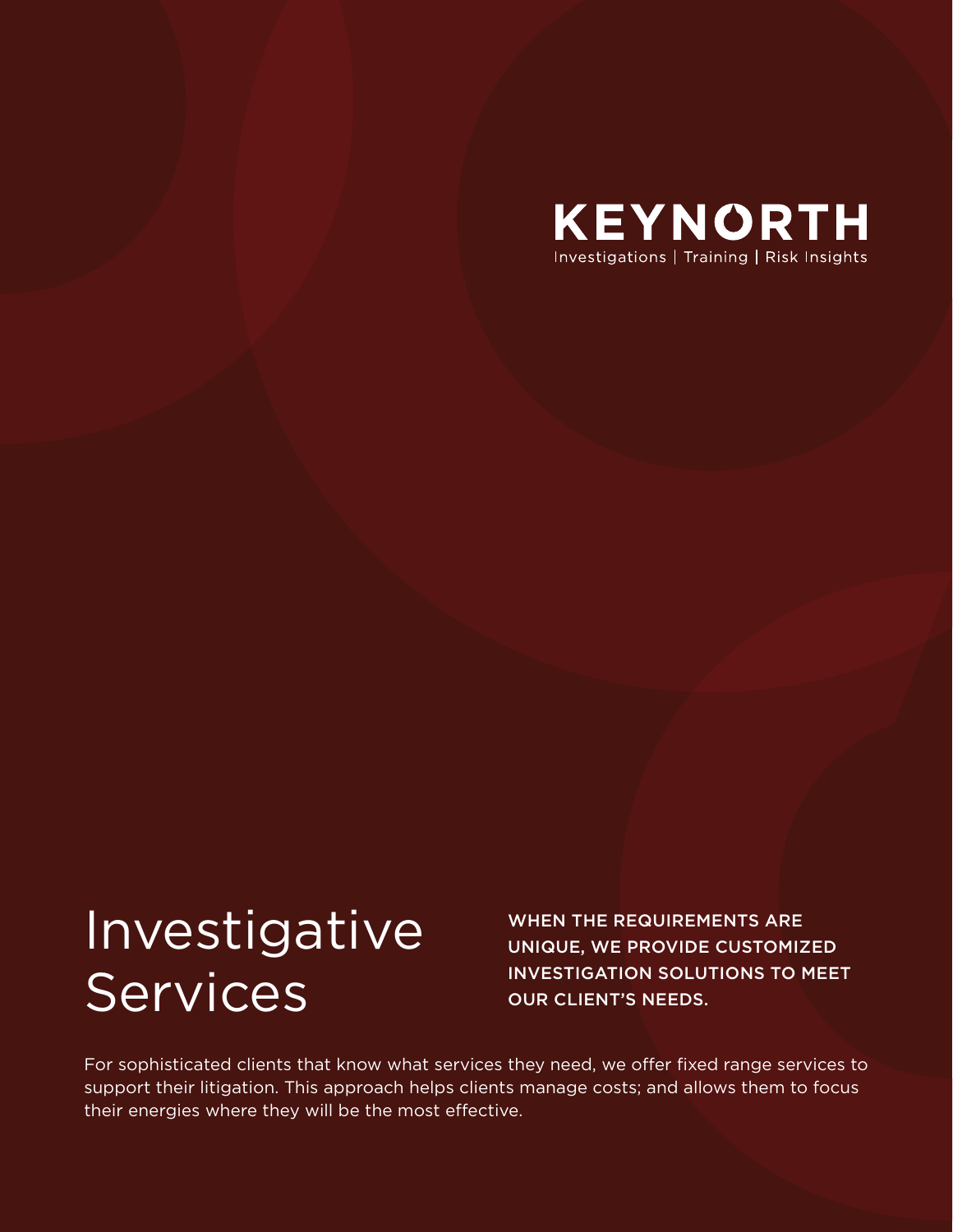## Fixed Range Services

KEYNORTH Investigations | Training | Risk Insights

### LOCATION OF INDIVIDUALS

Turnaround Time: \*5 to 7 Business Days

This research product includes basic verification of personal particulars and the use of database and public record inquiries to attempt to locate an individual.

This service assists clients in locating individuals for the purpose of executing service, locating a witness or otherwise identifying the location of a person of interest.

Interviews of neighbors and known associates can also be conducted; however, that is optional and based on the specific circumstances of each case.

#### ASSET & BACKGROUND INQUIRIES INTO INDIVIDUALS & CORPORATIONS

Turnaround Time: \*5 to 10 Business Days

An asset and background investigation includes specific inquiries with a view to identify real property; financial relationships, intellectual property, personal property including automobiles, recreational vehicles, boats, planes and heavy equipment; corporate interests and employment relationships.

These inquiries also support identification of threats to the financial viability of a claim, such as other ongoing litigation, bankruptcy or attempts to constrain assets through the taking on of liabilities (i.e. 'judgment proofing').

This research often yields useful information about the background of the subject, including patterns of behavior, items of interest on social media or in traditional media; and can identify personal relationships that may be germane to litigation.

*\*The stated turnaround time is an estimate and applies to the standard research inquiries on individuals and companies domiciled in North America. Rates and turnaround time may vary for research subjects in other jurisdictions, with complex backgrounds, for large orders or where additional enhanced services such as site visits are required.*

 Direct: 613-233-8509 TF: 888-233-1631 **in** Fax: 613-233-2078



Suite 302, 117 Murray St. Ottawa, ON K1N 5M5 keynorthgroup.com